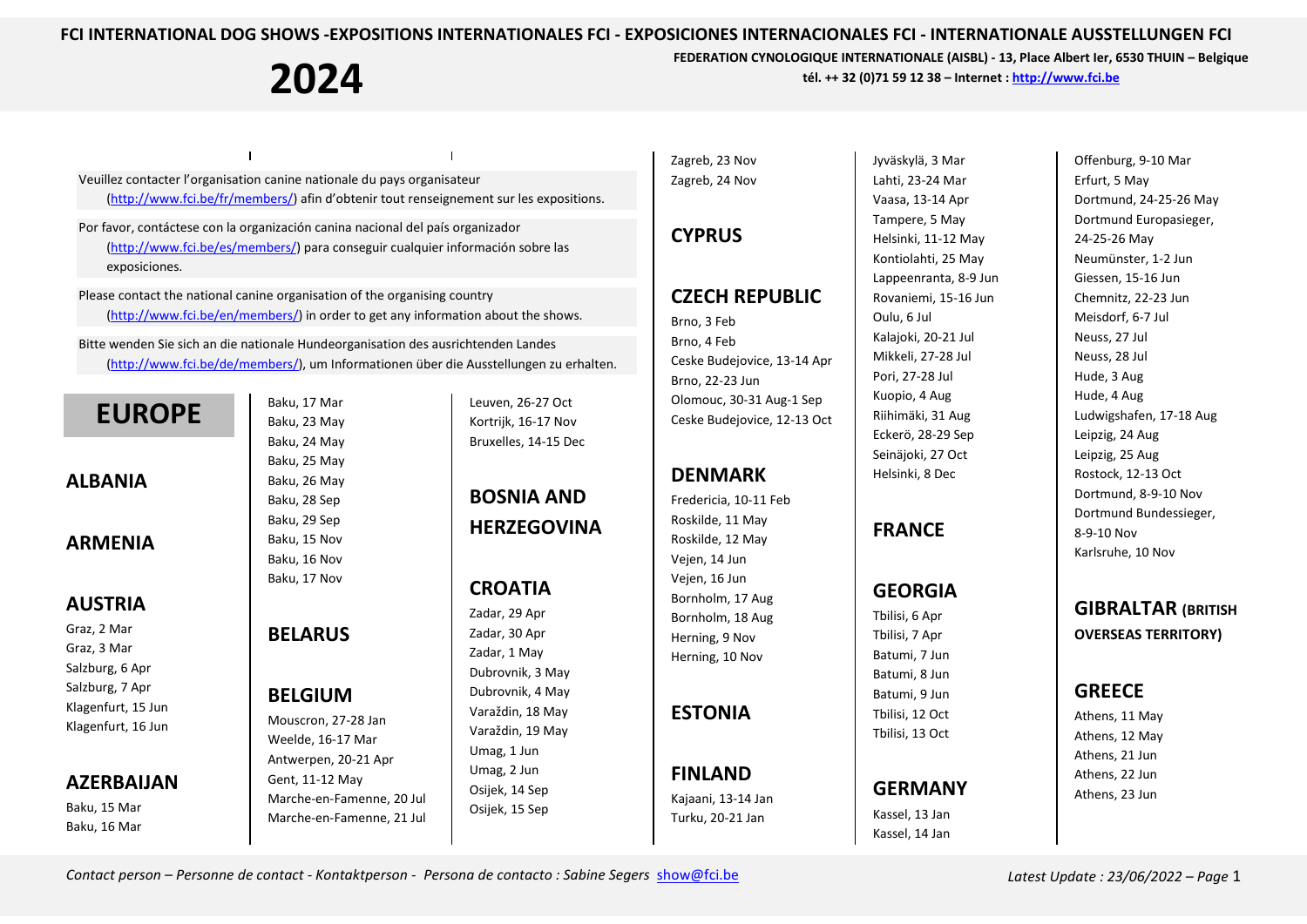# **2024**

**FEDERATION CYNOLOGIQUE INTERNATIONALE (AISBL) - 13, Place Albert Ier, 6530 THUIN – Belgique tél. ++ 32 (0)71 59 12 38 – Internet [: http://www.fci.be](http://www.fci.be/)**

| <b>HUNGARY</b><br>Békéscsaba, 6 Apr<br>Békéscsaba, 7 Apr<br>Szilvásvárad, 17 May<br>Szilvásvárad, 18 May<br>Szilvásvárad, 19 May<br>Szilvásvárad, 20 May<br>Pápa, 24 May<br>Pápa, 25 May<br>Pápa, 26 May<br>Sárvár, 19 Jul | <b>ITALY</b><br><b>KAZAKHSTAN</b><br><b>KIRGHIZISTAN</b><br><b>KOSOVO</b>                                               | Palanga, 20 Sep<br>Palanga, 21 Sep<br>Palanga, 22 Sep<br>Vilnius, 20 Dec<br>Vilnius, 21 Dec<br>Vilnius, 22 Dec<br><b>LUXEMBOURG</b> | <b>NORWAY</b><br>Kristiansand, 17 Mar<br>Ålesund, 21 Apr<br>Trondheim, 8 Jun<br>Trondheim, 9 Jun<br>Sandefjord, 5 Jul<br>Sandefjord, 7 Jul<br>Tromsø, 18 Aug<br>Sandefjord, 23 Nov<br>Sandefjord, 24 Nov | San Marino, 24 Mar<br>San Marino, 24 May<br>San Marino, 25 May<br>San Marino, 26 May<br>San Marino, 13 Sep<br>San Marino, 14 Sep<br>San Marino, 15 Sep<br>San Marino, 6 Dec<br>San Marino, 7 Dec<br>San Marino, 8 Dec |
|----------------------------------------------------------------------------------------------------------------------------------------------------------------------------------------------------------------------------|-------------------------------------------------------------------------------------------------------------------------|-------------------------------------------------------------------------------------------------------------------------------------|----------------------------------------------------------------------------------------------------------------------------------------------------------------------------------------------------------|-----------------------------------------------------------------------------------------------------------------------------------------------------------------------------------------------------------------------|
| Sárvár, 20 Jul<br>Sárvár, 21 Jul<br>Székesfehérvár, 23 Aug<br>Székesfehérvár, 24 Aug                                                                                                                                       | <b>LATVIA</b>                                                                                                           | <b>MALTA</b><br><b>MOLDAVIA</b>                                                                                                     | <b>POLAND</b>                                                                                                                                                                                            | <b>SERBIA</b><br>Beograd, 10 Mar<br>Bogatic, 30 Mar                                                                                                                                                                   |
| Székesfehérvár, 25 Aug<br><b>LEBANON</b><br>Komárom, 28 Sep<br>Komárom, 29 Sep                                                                                                                                             |                                                                                                                         | <b>MONACO</b><br>Monaco, 4-5 May                                                                                                    | <b>PORTUGAL</b>                                                                                                                                                                                          | Vršac, 31 Mar<br>Jagodina, 6 Apr<br>Zajecar, 7 Apr<br>Srobobran, 13 Apr<br>Kragujevac, 14 Apr<br>Loznica, 20 Apr<br>Natalinci, 21 Apr<br>Vranje, 1 May<br>Stara Pazova, 2 May                                         |
| Komárom, 30 Sep<br>Komárom, 18 Oct<br>Komárom, 19 Oct<br>Komárom, 20 Oct                                                                                                                                                   | <b>LITHUANIA</b><br>Kaunas, 26 Jan<br>Kaunas, 27 Jan<br>Kaunas, 28 Jan<br>Vilnius, 8 Mar                                | <b>MONTENEGRO</b>                                                                                                                   | <b>ROMANIA</b><br>Ploiesti, 29 Jun<br>Ploiesti, 30 Jun<br>Arad, 5 Jul<br>Arad, 6 Jul                                                                                                                     |                                                                                                                                                                                                                       |
| <b>ICELAND</b><br>Reykjavik, 2-3 Mar<br>Reykjavik, 8-9 Jun                                                                                                                                                                 | Vilnius, 9 Mar<br>Vilnius, 10 Mar<br>Moletai, 24 May<br>Moletai, 25 May<br>Moletai, 26 May                              | <b>NORTH</b><br><b>MACEDONIA</b><br>Ohrid, 28 Aug<br>Ohrid, 29 Aug                                                                  | Arad, 7 Jul<br><b>RUSSIAN</b><br><b>FEDERATION</b>                                                                                                                                                       | Niš, 11 May<br>Ruma, 12 May<br>Ada, 18 May<br>Batocina, 26 May<br>Becei, 2 Jun                                                                                                                                        |
| <b>IRELAND</b><br><b>ISRAEL</b>                                                                                                                                                                                            | Moletai, 5 Jul<br>Moletai, 6 Jul<br>Moletai, 7 Jul<br>Druskininkai, 2 Aug<br>Druskininkai, 3 Aug<br>Druskininkai, 4 Aug | Ohrid, 30 Aug<br>Ohrid, 31 Aug                                                                                                      | <b>SAN MARINO</b><br>San Marino, 22 Mar<br>San Marino, 23 Mar                                                                                                                                            | Šabac, 9 Jun<br>Subotica, 16 Jun<br>Irig, 23 Jun<br>Kraljevo, 30 Jun<br>Raca, 6 Jul<br>Sokobanja, 27 Jul                                                                                                              |

Smederevo, 17 Aug Lapovo, 24 Aug Obrenovac, 1 Sep Leskovac, 15 Sep Gornji Milanovac, 22 Sep Kruševac, 28 Sep Novi Sad, 29 Sep Turija, 12 Oct Backa Topola, 13 Oct Beograd, 24 Nov

#### **SLOVAKIA**

#### **SLOVENIA**

Celje, 27 Jan Celje, 28 Jan Vrbljene, Ig, 6 Apr Vrbljene, Ig, 7 Apr Maribor, 20 Apr Maribor, 21 Apr Opatje Selo, 4 May Opatje Selo, 5 May Ljubljana, 8-9 Jun Rogla, 6 Jul Rogla, 7 Jul Koper, 1 Aug Koper,2 Aug Koper, 3 Aug Koper, 4 Aug Polhov Gradec, 24-25 Aug Bled, 7 Sep Bled, 8 Sep Lendava, 21 Sep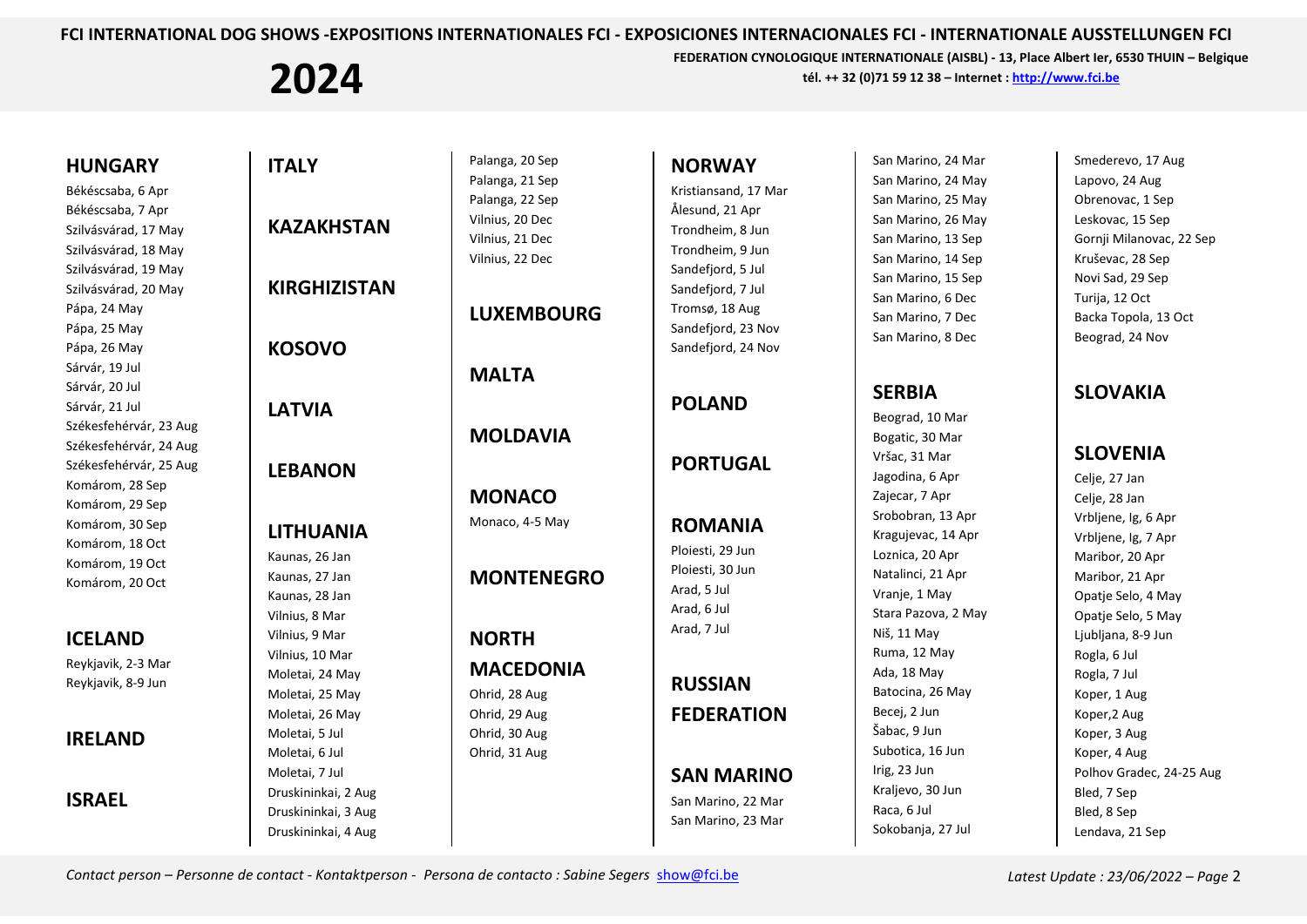**2024**

**FEDERATION CYNOLOGIQUE INTERNATIONALE (AISBL) - 13, Place Albert Ier, 6530 THUIN – Belgique tél. ++ 32 (0)71 59 12 38 – Internet [: http://www.fci.be](http://www.fci.be/)**

| Lendava, 22 Sep<br>Celje                                         | Wilhelminadorp, 30-31 Mar<br>Gorinchem, 19-20 May                                                                            | <b>THE</b>            | <b>ECUADOR</b>     | <b>VENEZUELA</b> | ASIA,                                              |
|------------------------------------------------------------------|------------------------------------------------------------------------------------------------------------------------------|-----------------------|--------------------|------------------|----------------------------------------------------|
| (Section Dog Show:                                               | Nieuwegein, 29-30 Jun<br>Utrecht, 29-30 Jun                                                                                  | <b>AMERICAS &amp;</b> |                    |                  | <b>AFRICA &amp;</b>                                |
| Europe),<br>4-5-6 Oct                                            | Rotterdam, 31 Aug-01 Sep                                                                                                     | <b>CARIBBEAN</b>      | <b>EL SALVADOR</b> |                  | <b>OCEANIA</b>                                     |
| <b>SPAIN</b>                                                     | Maastricht, 28-29 Sep<br>Hazerswoude-drop, 2-3 Nov<br>Leeuwarden, 29 Nov<br>Leeuwarden, 30 Nov-1 Dec<br>Gorinchem, 21-22 Dec | <b>ARGENTINA</b>      | <b>GUATEMALA</b>   |                  | <b>ALGERIA</b>                                     |
| <b>SWEDEN</b>                                                    |                                                                                                                              | <b>BOLIVIA</b>        | <b>HONDURAS</b>    |                  | <b>AUSTRALIA</b>                                   |
| Göteborg, 5&7 Jan<br>Nossebro, 5 May<br>Gimo, 18-19 May          | <b>TURKEY</b><br><b>UKRAINE</b><br>Kyiv                                                                                      | <b>BRAZIL</b>         | <b>MEXICO</b>      |                  | Brisbane, 9 Jun<br>Perth, 12 Jul<br>Sydney, 30 Aug |
| Ronneby, 24 May<br>Ronneby, 26 May<br>Alfta, 15-16 Jun           |                                                                                                                              |                       | <b>NICARAGUA</b>   |                  | Brisbane, 6 Oct                                    |
| Gällivare, 28-29-30 Jun<br>Tvååker, 6 Jul<br>Västerås, 13-14 Jul | (World Dog Show),<br>25-26-27-28 Apr                                                                                         | <b>CHILE</b>          | <b>PANAMA</b>      |                  | <b>BAHRAIN</b>                                     |
| Boden, 19-20-21 Jul<br>Märsta, 19-20 Jul                         | <b>UZBEKISTAN</b>                                                                                                            | <b>COLOMBIA</b>       | <b>PARAGUAY</b>    |                  | <b>CHINA</b>                                       |
| Tromsø, 16 Aug<br>Eskilstuna, 17-18 Aug<br>Växjö, 1-2-3 Nov      |                                                                                                                              | <b>COSTA RICA</b>     | <b>PERU</b>        |                  | <b>EGYPT</b>                                       |
| <b>SWITZERLAND</b>                                               |                                                                                                                              | <b>CUBA</b>           |                    |                  | <b>INDIA</b>                                       |
|                                                                  |                                                                                                                              | <b>DOMINICAN</b>      | <b>PUERTO RICO</b> |                  |                                                    |
| <b>THE</b>                                                       |                                                                                                                              | <b>REPUBLIC</b>       | <b>URUGUAY</b>     |                  | <b>INDONESIA</b>                                   |
| <b>NETHERLANDS</b>                                               |                                                                                                                              |                       |                    |                  |                                                    |
| Rosmalen, 3-4 Feb<br>Groningen, 2-3 Mar                          |                                                                                                                              |                       |                    |                  | <b>IRAN</b>                                        |

Contact person – Personne de contact - Kontaktperson - Persona de contacto : Sabine Segers [show@fci.be](mailto:show@fci.be) Latest Update : 23/06/2022 – Page 3